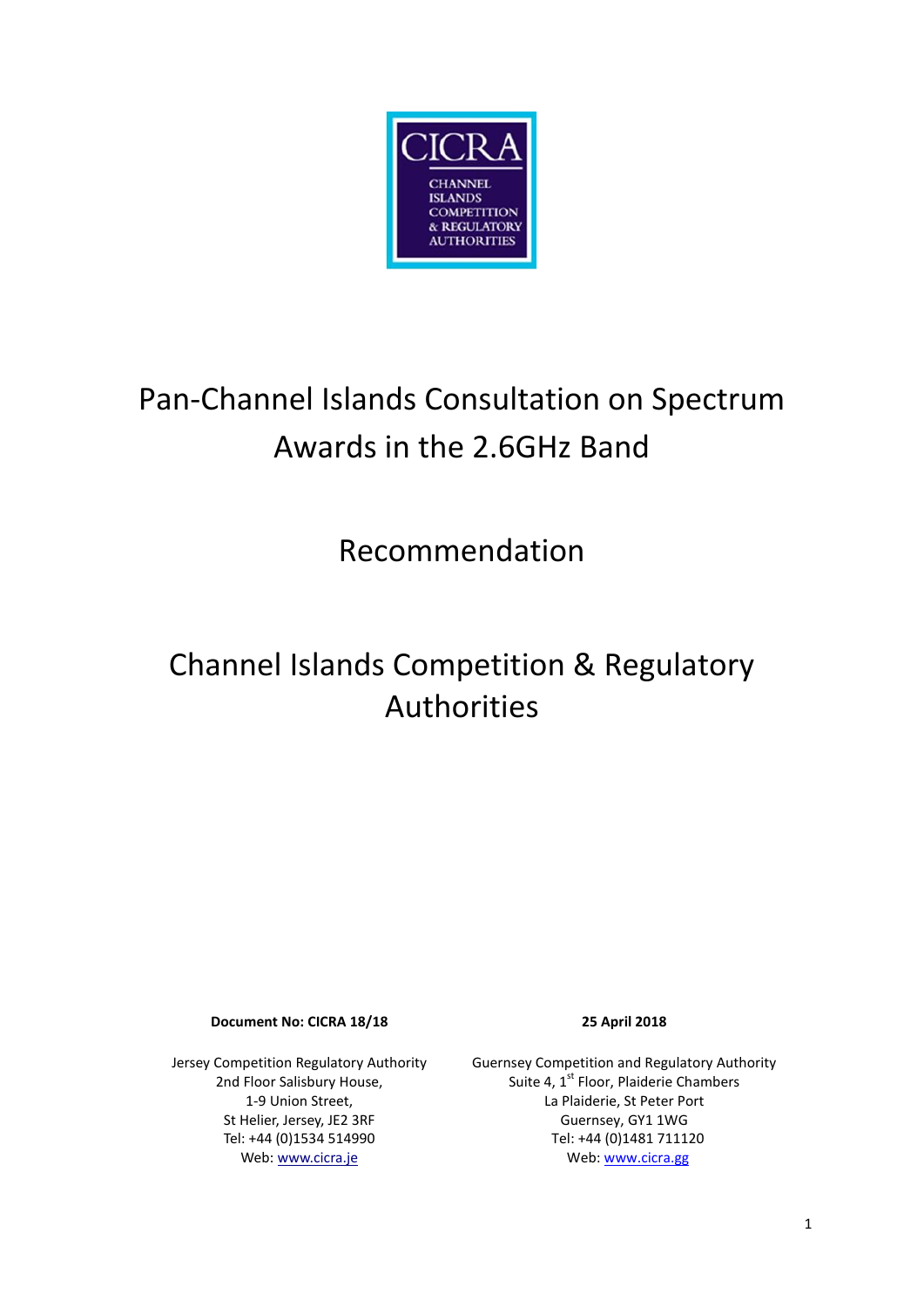# **CONTENTS**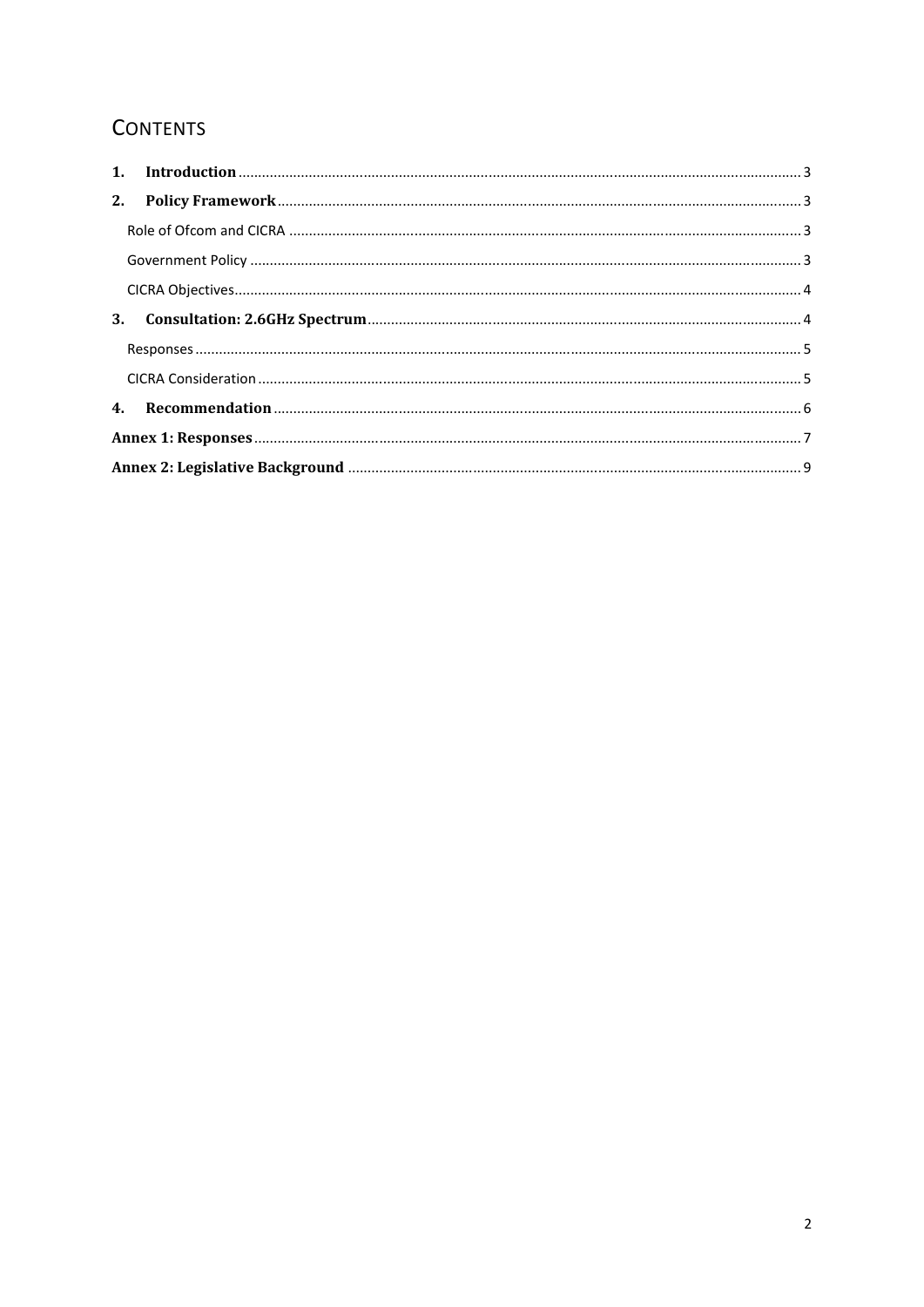## **1. Introduction**

- 1.1 The Channel Islands Competition and Regulatory Authorities (CICRA) issued a Consultation<sup>1</sup> on 4 April 2018 to assess demand in the Channel Islands for available spectrum in the 2.6GHz band. The consultation closed on 17 April 2018. Three responses were received from Airtel, JT and Sure (see Annex 1).
- 1.2 The effective use of spectrum for telecommunications purposes is a matter of public interest in the islands and, in this context, allocation of spectrum goes beyond the interests of one or more telecommunications operators. It is therefore important that spectrum recommendations by either the JCRA or the Guernsey Competition and Regulatory Authority (**GCRA**) are granted in such a way as to make the most efficient use of spectrum and deliver the maximum benefit to the Islands.
- 1.3 Following an assessment of responses, CICRA considers that demand does not exceed supply in this band and will proceed with a recommendation to Ofcom regarding an allocation of additional spectrum to Airtel, JT and Sure in this band.

# **2. Policy Framework**

### ROLE OF OFCOM AND CICRA

- 2.1 Licences granted by Ofcom for the Channel Islands are issued subject to there being in force a licence granted to the Licensee by either the JCRA or GCRA for the provision of a telecommunications service in that territory.
- 2.2 For the purposes of spectrum allocation, the respective roles of CICRA and Ofcom in coordinating the award of spectrum licences in the Channel Islands are as follows:
	- CICRA ascertain the level and nature of demand for the spectrum which is on offer. When the assessment and selection process is completed, a recommendation is provided to Ofcom.
	- Ofcom issues licences for spectrum use under the Wireless Telegraphy Act where it is satisfied CICRA's recommendation is consistent with its own statutory duties.

## GOVERNMENT POLICY

- 2.3 In Jersey, the Digital Policy Framework was issued in February 2017. This provides that the delivery of advanced digital infrastructure will be supported by a telecommunications policy that will describe the steps to be taken, including the optimal use of spectrum, so that consumers have access to the range of services they require. The framework also confirms that the States of Jersey will encourage a competitive market that promotes affordability and high quality products and services.
- 2.4 The Digital Sector Strategic Framework for Guernsey describes a vision to drive economic growth by investing in the digital sector to support existing businesses and strengthen the offer to new business opportunities. It aims to drive digital sector economic growth (current and new) and competitive advantage. Under its aim to deliver responsive legislation and regulation, the framework states a metric as being to make Guernsey the location of choice for test-bedding new products.

<sup>1</sup> https://www.cicra.gg/cases/2017/t1309gj-26ghz-spectrum-assessment-of-demand/t1309gj-26ghz-spectrum consultation/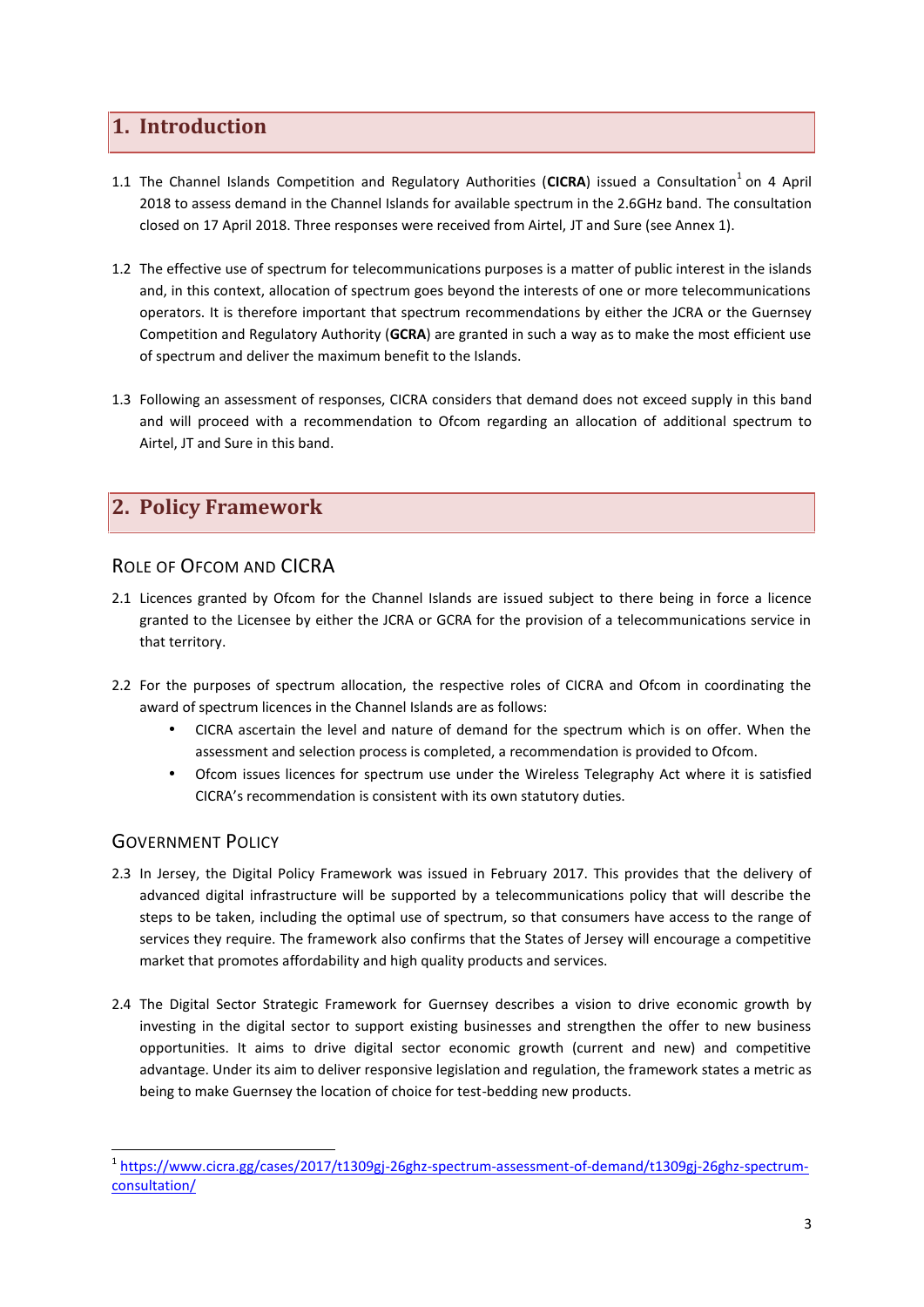- 2.5 In terms of 2.6GHz spectrum, in May 2013 the Minister for Economic Development in Jersey and Minister for Commerce and Employment in Guernsey wrote a joint letter to CICRA regarding the award of 800MHz and 2.6GHz spectrum and outlining an agreed policy position, as follows:
	- *We expect the roll-out of 4G services will deliver benefits to mobile consumers in the Channel Islands, as well as to the economies of Guernsey and Jersey*
	- *We are agreed that it will be beneficial to operators and consumers if spectrum used for 4G services in the Channel Islands is aligned with that of the UK and France (800MHz, 1800MHz and 2.6GHz)*

## CICRA OBJECTIVES

- 2.6 CICRA has set out previously, the following objectives to guide process and criteria for joint allocation of spectrum in the Channel Islands:
	- i) To further consumers' interests in the short and long term, having regard to prices and costs, and the availability and range of services suitable to consumers' different needs;
	- ii) To promote competition as a mechanism to further its consumer interest objective;
	- iii) To have regard to and, where it lies within its power and is practicable, to lessen the impact of the spectrum dependent activities it regulates on the environment;
	- iv) To the extent allowed by legislation, to deal with the Jersey and Guernsey Bailiwicks as a single economic and social entity; and
	- v) To seek to ensure the processes and criterial adopted by CICRA are consistent with Ofcom's duties, including the duty to secure the optimal use of wireless telegraphy of the electromagnetic spectrum.
- 2.7 The first three objectives summarise the duties that CICRA has, in one form or another, in the Islands' respective legislation. The last objective is necessary to ensure that Ofcom is able to act on CICRA's recommendations, as they need to be made in furtherance of similar objectives to those assigned to Ofcom.

# **3. Consultation: 2.6GHz Spectrum**

- 3.1 The Channel Islands Competition and Regulatory Authorities (CICRA) issued a Consultation<sup>2</sup> on 4 April 2018 to assess demand in the Channel Islands for available spectrum in the 2.6GHz band.
- 3.2 Responses to earlier consultations had indicated that the 2.6GHz band was less attractive to existing operators. However, responses to a consultation in 2017<sup>3</sup> appeared to indicate that the 2.6GHz band was in greater demand from both existing and new operators. Following an assessment of responses to that consultation, CICRA decided to make a recommendation to Ofcom regarding an allocation to Flo Connect in Guernsey only.

<sup>&</sup>lt;sup>2</sup> https://www.cicra.gg/cases/2017/t1309gj-26ghz-spectrum-assessment-of-demand/t1309gj-26ghz-spectrumconsultation/

<sup>3</sup> https://www.cicra.gg/cases/2017/t1309gj-26ghz-spectrum-assessment-of-demand/t1309gj-consultation- 26ghz-spectrum/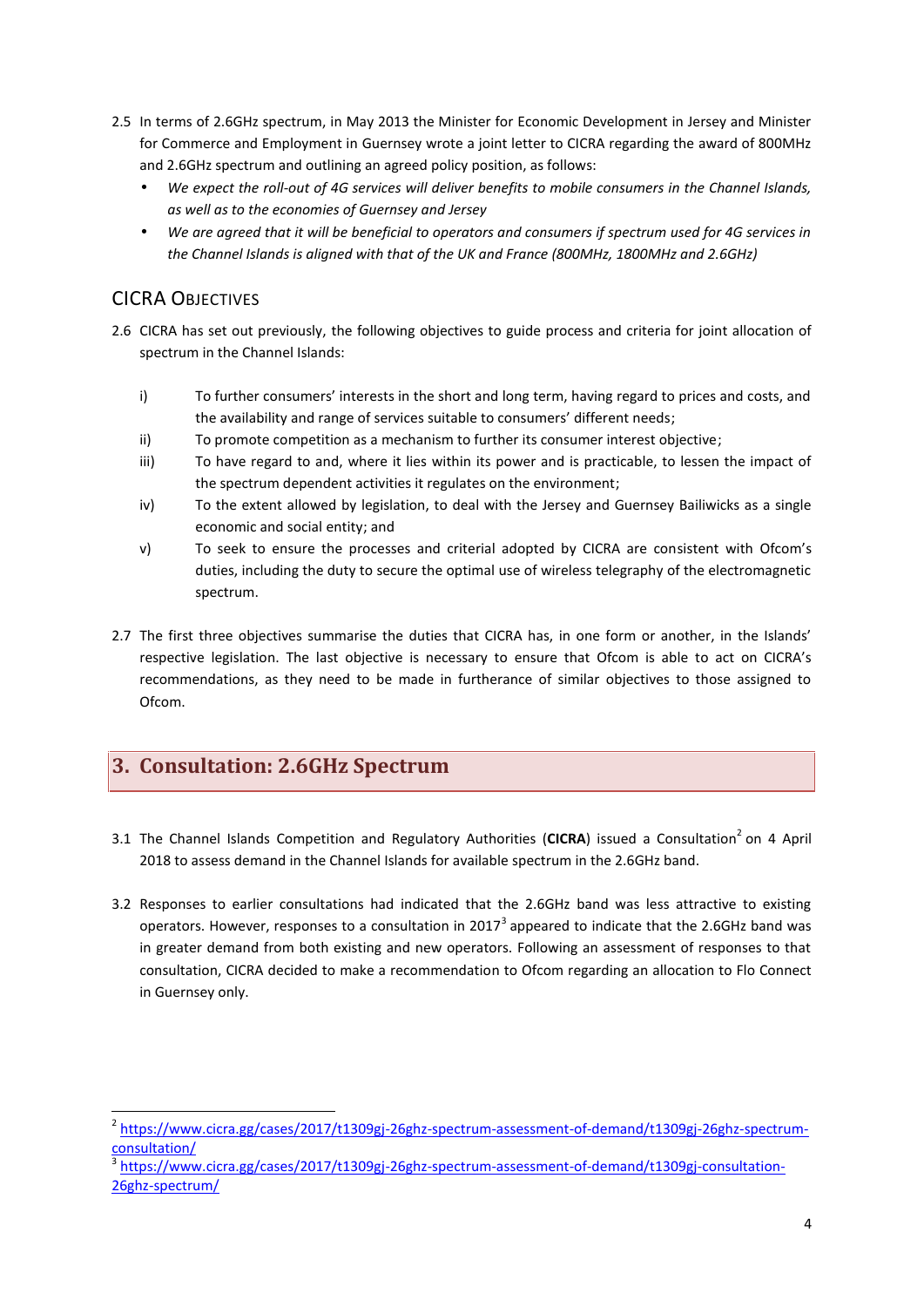3.3 The current allocation in this band across both Islands is:

| Sure              | Airtel            |                   | <b>Flo Connect</b> | Unallocated     |
|-------------------|-------------------|-------------------|--------------------|-----------------|
| $2620.0 - 2630.0$ | $2630.0 - 2640.0$ | $2640.0 - 2650.0$ | тва                |                 |
| 10                | 10                | 10                | 5 (Gsy Only)       | 35 Gsy / 40 Jsy |

3.4 CICRA then decided that it would carry out a further consultation for further demands from existing operators as all three requested an additional 10MHz, taking their allocations to 20MHz each. The reasons given for the request by all operators is the considerable data volume growth since the original launch of 4G services.

#### 3.5 The 2018 consultation asked:

*Q1: Respondents are invited to comment on the allocation of additional spectrum to Airtel, JT and Sure, taking their allocation to 20MHz per operator, and the reorganisation of this band*

#### **RESPONSES**

3.6 The responses received are attached at Annex A and summarised in the following table:

| <b>From</b>   | Response                                                                                                                                                                                                                                                                                                                                                                                                                                                                                                                                                |
|---------------|---------------------------------------------------------------------------------------------------------------------------------------------------------------------------------------------------------------------------------------------------------------------------------------------------------------------------------------------------------------------------------------------------------------------------------------------------------------------------------------------------------------------------------------------------------|
| Airtel        | We welcome the CICRA imitative regarding the allocation of additional spectrum in Jersey                                                                                                                                                                                                                                                                                                                                                                                                                                                                |
|               | and Guernsey.                                                                                                                                                                                                                                                                                                                                                                                                                                                                                                                                           |
|               | We need an additional 10MHz in the 2.6GHz band which will help us in building high<br>capacity small cells.                                                                                                                                                                                                                                                                                                                                                                                                                                             |
|               | Airtel is open to reorganisation of its present holding in 2.6GHz so as to achieve contiguity.                                                                                                                                                                                                                                                                                                                                                                                                                                                          |
|               | This will help Airtel in targeting hotspot areas and continue to promote competition in<br>home broadband.                                                                                                                                                                                                                                                                                                                                                                                                                                              |
| Clear Mobitel | Clear Mobitel has no objection in principle to the existing operators being allocated<br>additional bandwidth provided that they demonstrate that it will be utilized in an<br>appropriate and timely manner.                                                                                                                                                                                                                                                                                                                                           |
| JT            | I confirm that JT still wish to receive 10MHz of spectrum in the 2.6GHz band and I attach JT's<br>confidential application for 2100MHz and 2.6GHz spectrum in the Channel Islands which<br>was submitted on 24 <sup>th</sup> January 2018.<br>We appreciate that there will be a requirement to re-organise spectrum and move channels<br>to ensure that our spectrum allocation is contiguous. We are happy to move from our<br>current allocation within the band and we will work with CICRA to accommodate these<br>changes as quickly as possible. |
| Sure          | Sure would support a decision to award an additional 10MHz of 2.6GHz spectrum to Airtel,<br>JT and Sure and any re-farming process that would be required.                                                                                                                                                                                                                                                                                                                                                                                              |

## CICRA CONSIDERATION

- 3.7 As stated in Section 2 above, CICRA's stated aim is to seek to ensure the processes and criteria adopted are consistent with Ofcom's duties, including the duty to secure the optimal use of wireless telegraphy of the electromagnetic spectrum.
- 3.8 As there is sufficient spectrum available in this band to meet the initial demand indicated in the responses to the consultation, there appears to be no reason why Airtel, JT and Sure should not receive an increased allocation in this band.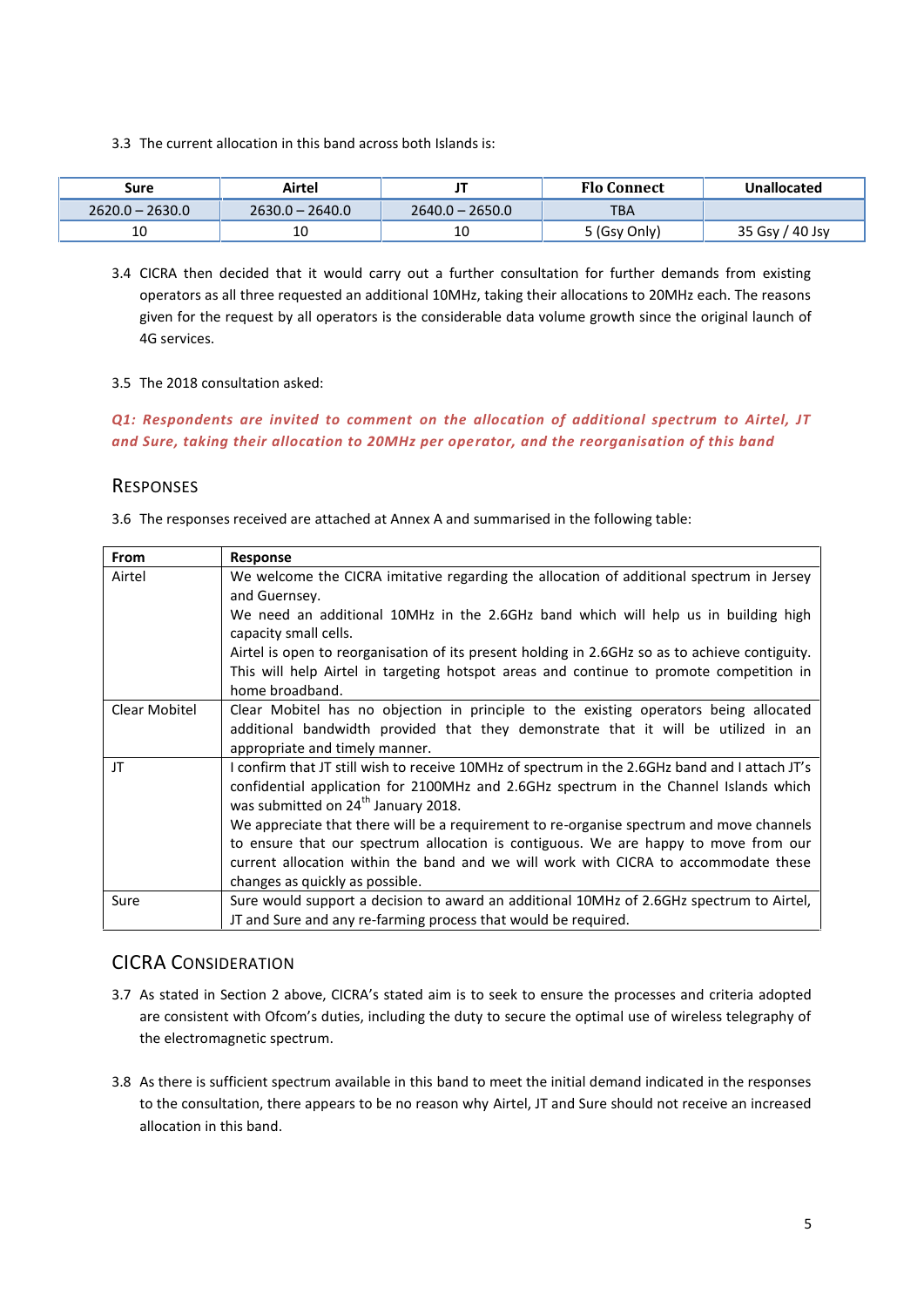# **4. Recommendation**

- 4.1 The effective use of spectrum for telecommunications purposes is a matter of public interest in the islands and, in this context, allocation of spectrum goes beyond the interests of one or more telecommunications operators. It is important that spectrum licences are granted in such a way as to make the most efficient use of it and render the maximum benefit to the Islands.
- 4.2 Following an assessment of responses, CICRA has decided to proceed with a recommendation regarding an allocation of spectrum to Airtel, JT and Sure in this band.
- 4.3 CICRA will work with operators to re-organise allocations as required.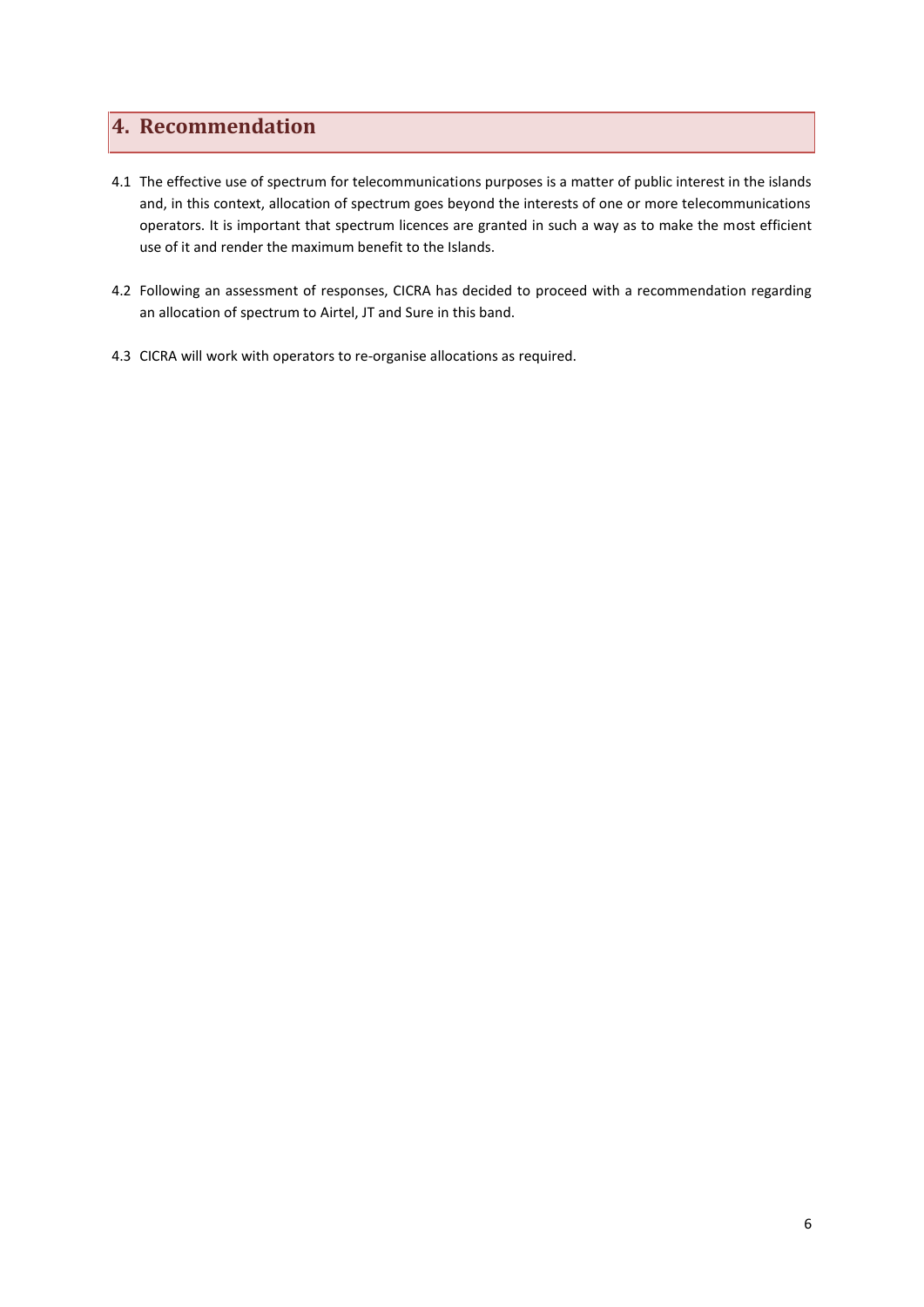## **Annex 1: Responses**

**Airtel**

 *We welcome the CICRA imitative regarding the allocation of additional spectrum in Jersey and Guernsey. Airtel is the only telecom services provider which is offering a viable and real wireless broadband option to Channel Island customers using the 4G spectrum. To continue the growth story, we need an additional 10MHz in the 2.6GHz band which will help us in building high capacity small cells. Airtel is open to reorganisation of its present holding in 2.6GHz so as to achieve contiguity. This will help Airtel in targeting hotspot areas and continue to promote competition in home broadband.*

#### **Clear Mobitel**

- *Clear is a company that has much experience in mobile wireless technology and recognizes that the development of competitive broadband services in the Channel Islands will provide the business community with services to help stimulate growth over the foreseeable future.*
- *Clear recognizes that spectrum is a key resource for the development of a competitive and innovative market for local businesses. It also recognizes need for good housekeeping and the efficient distribution of available spectrum for maximum utility. Clear is aware that the 2600MHz spectrum has so far remained unused by the current operators, however, the prospect of 5G technologies seems to have reinvigorated interest.*
- *Spectrum is a scarce resource and as such should be used as efficiently as possible in all cases. Clear is also aware of the potential difficulties presented with 2600MHz where it closely shares the band with various air control systems and thus special precautions are necessary. Clear was aware of this issue when first awarded allocations but was prepared to deal with the technical problems in order to launch its service. However, delays in licensing meant that it was unable to proceed as planned.*
- *Clear has no objection in principle to the existing operators being allocated additional bandwidth provided that they demonstrate that it will be utilized in an appropriate and timely manner. However, Clear notes that there will nevertheless be a parcel of spectrum available in both islands and would be interested in making a fresh application for that bandwidth.*

#### **JT**

- *I confirm that JT still wish to receive 10MHz of spectrum in the 2.6GHz band and I attach JT's confidential application for 2100MHz and 2.6GHz spectrum in the Channel Islands which was submitted on 24th January 2018.*
- *We appreciate that there will be a requirement to re-organise spectrum and move channels to ensure that our spectrum allocation is contiguous. We are happy to move from our current allocation within the band and we will work with CICRA to accommodate these changes as quickly as possible.*

#### **Sure**

- *Sure has previously outlined its views on the 2.6GHz band and a non-confidential version of this response can be found on the below link. In order to satisfy consumer demand for increased data usage, Sure has requested an additional 10MHz of 2600MHz spectrum, across both islands, to allow the use of a single continuous 20MHz LTE carrier.*
- *Having recently launched a new 4G mobile broadband product in Jersey, Sure expects data usage to increase further throughout 2018. In order to satisfy this increased usage, carrier aggregation will be required to satisfy these demands, more so in urban areas.*
- *The graph below shows the monthly peak data consumption of the Sure Guernsey and Jersey mobile since January 2016, demonstrating the constantly increasing requirements for mobile data.*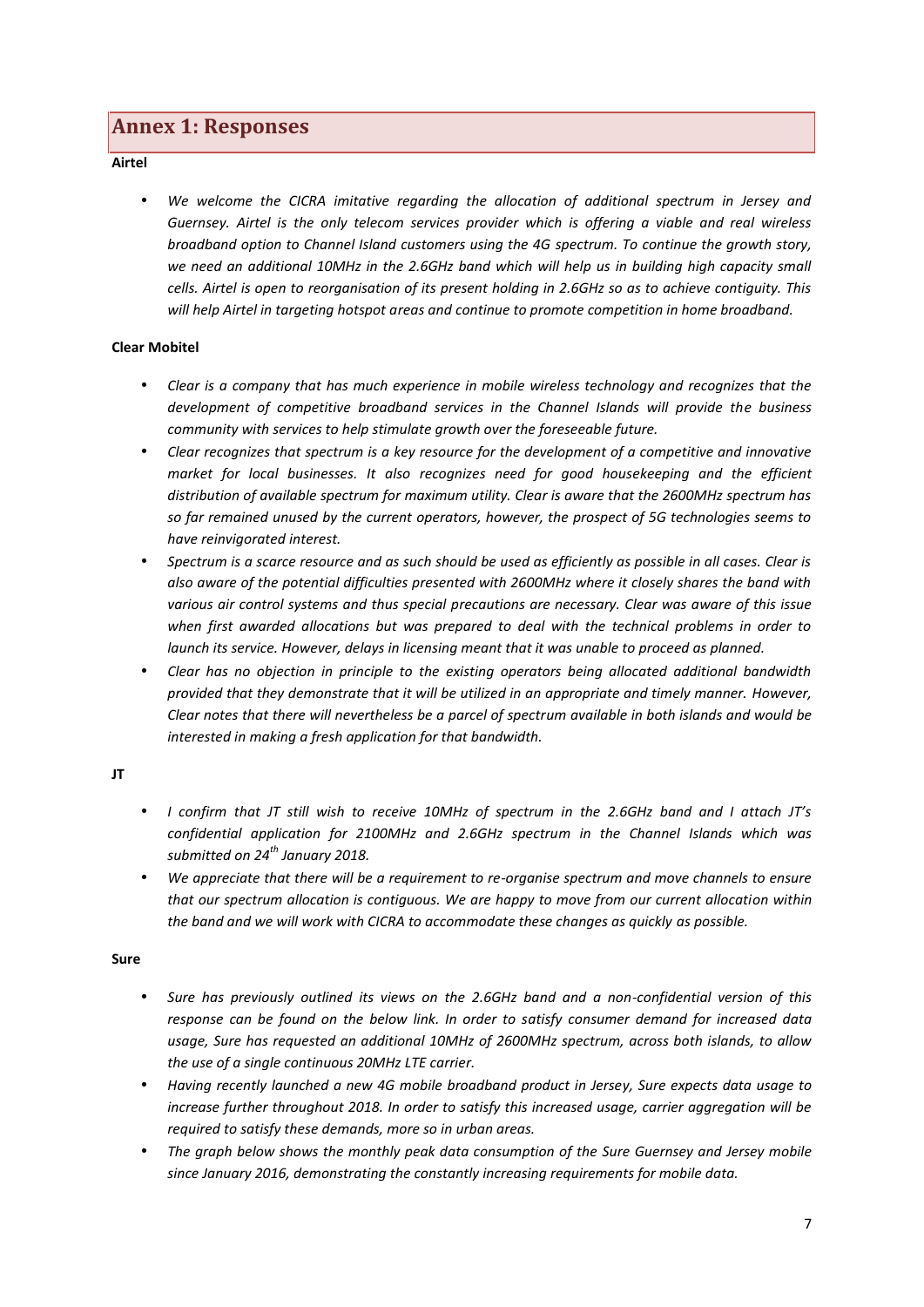- *Allocation of a non-fragmented 20MHz is essential to maximise the potential of the additional bandwidth. Given the current allocation of spectrum within this band, and as all three established mobile operators have requested additional spectrum, a re-farming exercise will be required. It would be logical for Airtel to move from their existing band (downlink 2630.0 – 2640.0, uplink 2510.0 – 2520.0) to a higher band which, subject to a successful application by Sure, would allow Sure to utilise the above mentioned band without the requirement to re-farm.*
- *In summary, Sure would support a decision to award an additional 10MHz of 2.6GHz spectrum to Airtel, JT and Sure and any re-farming process that would be required.*